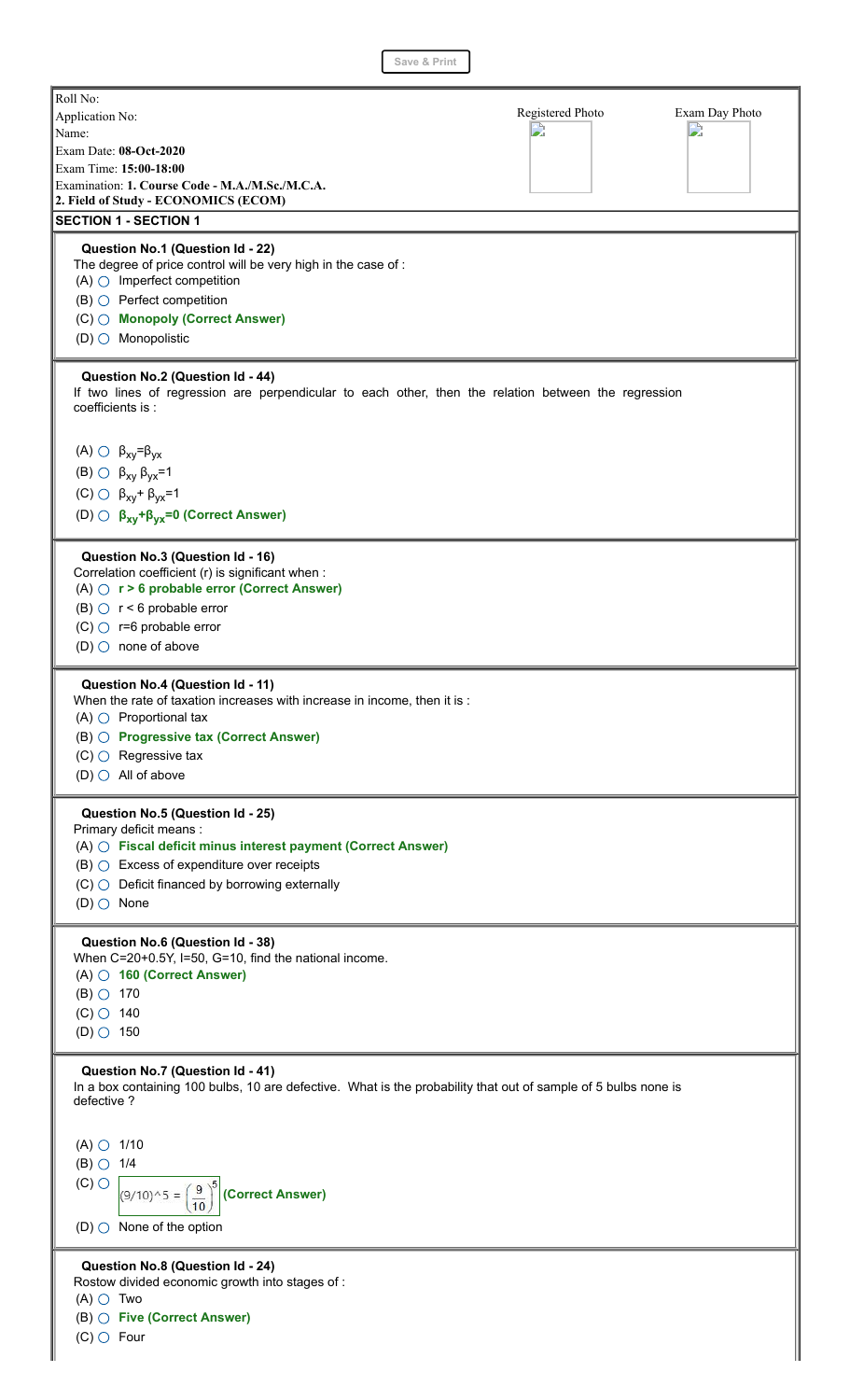| (D) $\bigcirc$ Three                                                                                                                                                                                                                                                                                |
|-----------------------------------------------------------------------------------------------------------------------------------------------------------------------------------------------------------------------------------------------------------------------------------------------------|
| Question No.9 (Question Id - 34)<br>Find the private income from given data in $\Box$ NDP <sub>FC</sub> =15400, Net income from abroad=100, Transfer<br>payment from government=250, Net donation from abroad=50, Interest on national debt=150, Income to<br>government from domestic product=150. |
| $(A)$ $\bigcirc$ 15800 (Correct Answer)<br>$(B)$ $\circ$ 18500<br>$(C)$ $\bigcirc$ 24300<br>$(D)$ $O$ 16150                                                                                                                                                                                         |
| Question No.10 (Question Id - 33)<br>When production function of a firm is Q=20 $K^{0.5}L^{0.5}$ , price of capital is $\Box$ 5 per unit and price of labour is $\Box$<br>4 per unit. What will be expansion path ratio for the firm?                                                               |
| $(A)$ $\bigcirc$ K=0.3L<br>$(B)$ $\bigcirc$ K=39/4L<br>$(C)$ $C$ K=14/5L<br>(D) $\bigcirc$ K=0.8L (Correct Answer)                                                                                                                                                                                  |
| Question No.11 (Question Id - 2)<br>For an economy, if C = 400 + 0.8 Y <sub>d</sub> , Y <sub>d</sub> = Y - T, T = 300 + 0.2Y, find MPC.<br>$(A)$ $\circ$ 0.93<br>$(B)$ $\bigcirc$ 0.64 (Correct Answer)<br>$(C)$ $\circ$ 0.20<br>$(D)$ $\circ$ 0.81                                                 |
| Question No.12 (Question Id - 1)<br>What will be slope (dK/dL) of the given Isoquant 4 $K^{1/4}L^{3/4} = 2000$ ?<br>$(A)$ $\bigcirc$ $(A)$ 3K/L (Correct Answer)<br>$(B)$ $\bigcirc$ $(-)$ 5K/L<br>$(C)$ $\bigcirc$ $(+)$ 5K/L<br>$(D)$ $\bigcirc$ 3/5K                                             |
|                                                                                                                                                                                                                                                                                                     |
| Question No.13 (Question Id - 50)                                                                                                                                                                                                                                                                   |
| Let $\delta > 0$ be a constant and $f(x) = \begin{cases} \delta x(1-x), & 0 < x < 1 \\ 0, & \text{otherwise} \end{cases}$ is a pdf. Find the P(X > 0.3).<br>$(A)$ $\bigcirc$ 1<br>$(B)$ $\bigcirc$ 0.234<br>$(C)$ $\bigcirc$ 2<br>$(D)$ 0.784 (Correct Answer)                                      |
| Question No.14 (Question Id - 10)<br>When Average Variable Cost AVC = 10 - 5Q + 10Q <sup>2</sup> . What will be output at minimum marginal cost when<br>fixed cost is 50 ?                                                                                                                          |
| $(A)$ $\bigcirc$ 0.166 (Correct Answer)<br>$(B)$ $\bigcirc$ 0.178<br>$(C)$ $\circ$ 0.23<br>$(D)$ one                                                                                                                                                                                                |
| Question No.15 (Question Id - 35)<br>When interest rate is very low and LM curve becomes horizontal straight line, then this situation is known as                                                                                                                                                  |
| $(A)$ $\bigcirc$ Liquidity ratio<br>(B) O Liquidity trap (Correct Answer)<br>$(C)$ Giffen curve<br>$(D)$ $\bigcirc$ Debt trap                                                                                                                                                                       |
| Question No.16 (Question Id - 14)<br>When government imposes tax in the case of negative production externality, what will be effect on<br>Consumer Surplus ?                                                                                                                                       |

Ш

 $(D)$  None of above

I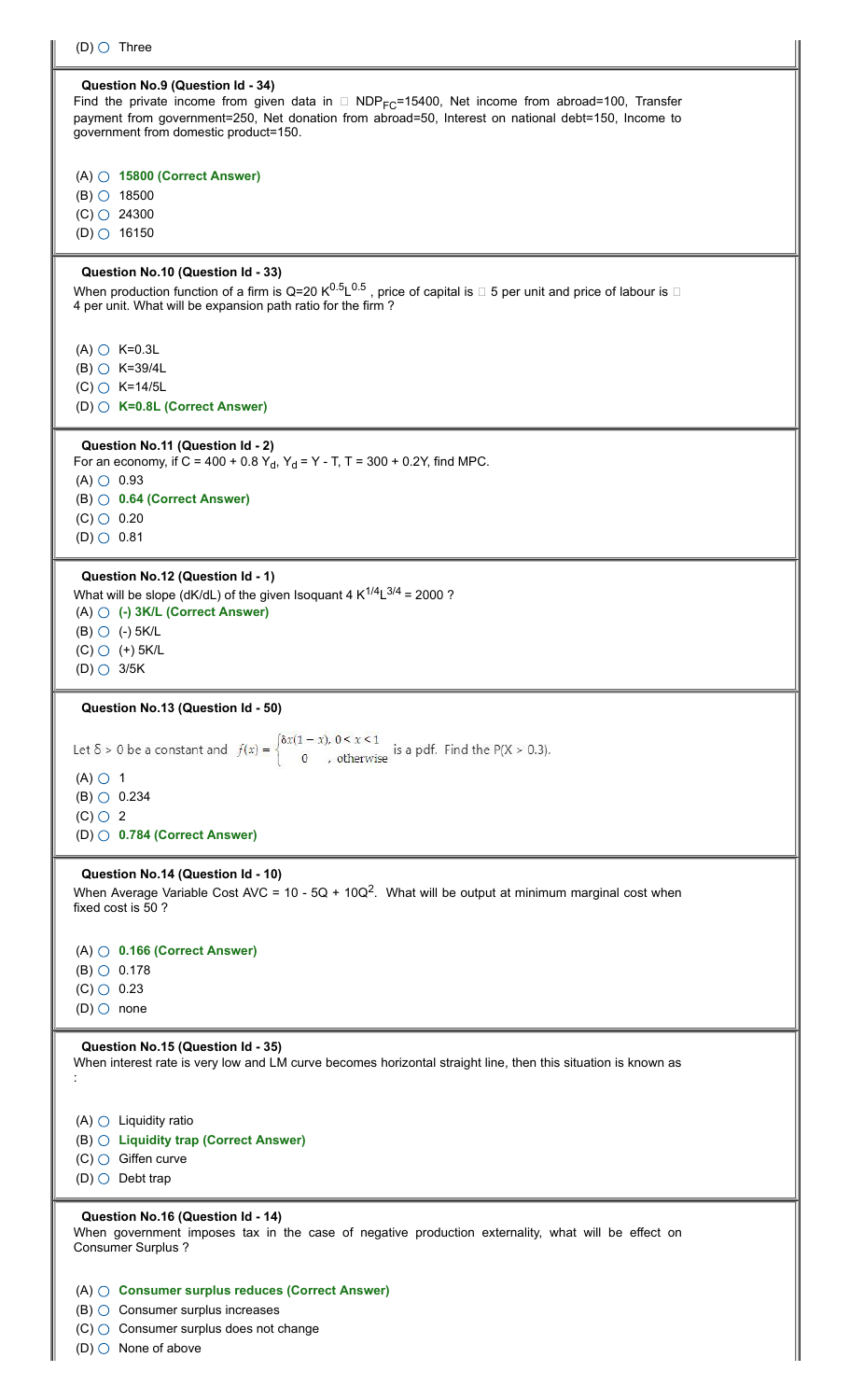## **Question No.17 (Question Id - 4)**

Ms. Sulekha wants to buy two goods namely Samosa and Jalebi when she is having money income ₹ 200.00. The price of Samosa is ₹ 10.00 each and the price of Jalebi is ₹ 4.00 each. What proportion of income should she allocate on Samosa and Jalebi to maximise utility when the utlity function is  $\sqrt{X_1X_2}$  where  $X_1$  and  $X_2$  stand for Samosa and Jalebi respectively.

(A)  $\circlearrowright$  60% on X<sub>1</sub> and 40% on X<sub>2</sub>

(B) **50% on X<sup>1</sup> and 50% on X<sup>2</sup> (Correct Answer)**

(C)  $\bigcirc$  40% on X<sub>1</sub> and 60% on X<sub>2</sub>

(D)  $\circlearrowright$  70% on X<sub>1</sub> and 30% on X<sub>2</sub>

### **Question No.18 (Question Id - 30)**

What will be the equilibrium income when commodity market (IS) and the money market (LM) are in equilibrium in the case of C=102+0.7Y, I=150-100i, M<sub>S</sub>=470, M<sub>T</sub>=0.25Y, M<sub>Z</sub>= 124-200i<sup>2</sup>

 $(A)$   $\bigcirc$  1100

 $(B)$   $\circ$  1300

 $(C)$  1900 (D) **1000 (Correct Answer)**

### **Question No.19 (Question Id - 48)**

The below question has been dropped and full marks are awarded.

If  $X \sim N(30, 5^2)$  then which one of the following is correct ?

(A) ○ P(X ≥ 30)=0.5

(B)  $\bigcirc$  P(X \le 0)=P(X \le 20)

 $(C)$   $\bigcirc$   $P(|X| \le 1) = P(|X| \ge 1)$ 

(D) ○ P(30 ≤ X ≤ 40)=P(20 ≤ X ≤ 30)

#### **Question No.20 (Question Id - 17)**

Hirschman takes divergent series of investment as a project that :

 $(A)$   $\bigcirc$  creates less external economies than they appropriate

(B) **creates more external economies than they appropriate (Correct Answer)**

- $(C)$   $\bigcirc$  creates no external economies than they appropriate
- (D)  $\bigcirc$  none of above

#### **Question No.21 (Question Id - 49)**

Let X be distributed with pdf f (x)=1 if  $0 < x < 1$ , is equal to zero otherwise. Then find the EX, EX<sup>2</sup> and Var(X).

(A)  $\bigcirc$   $\frac{1}{2}, \frac{1}{3}, \frac{1}{4}$  $\overline{4}$ (B)  $\bigcirc$   $\frac{1}{2}, \frac{1}{3}, \frac{1}{12}$  (Correct Answer)  $(C)$   $\bigcirc$   $1$   $1$  $\mathbf{1}$  $\frac{1}{2}, \frac{1}{4}, \frac{1}{4}$ (D)  $\frac{1}{2}, \frac{1}{4}, \frac{1}{12}$ 

#### **Question No.22 (Question Id - 6)**

When the price of a Pen is  $\Box$  20 and elasticity of demand is 1.6, find the marginal revenue.

 $(A)$   $\bigcirc$  1.7 (B) **7.5 (Correct Answer)**  $(C)$   $\circ$  9.5  $(D)$  3.5

#### **Question No.23 (Question Id - 8)**

The demand function for a good in place is  $Q = 24 - 3P$ . What will be theoretically maximum quantity (Q) demanded for price (P) ?

 $(A)$   $\bigcirc$  33 (B) **24 (Correct Answer)**  $(C)$   $\circ$  8  $(D)$  28

# **Question No.24 (Question Id - 37)**

The below question has been dropped and full marks are awarded.

If the demand function of a commodity X is X=200-0.5P, what will be demand elasticity at a price of  $\Box$  5 ?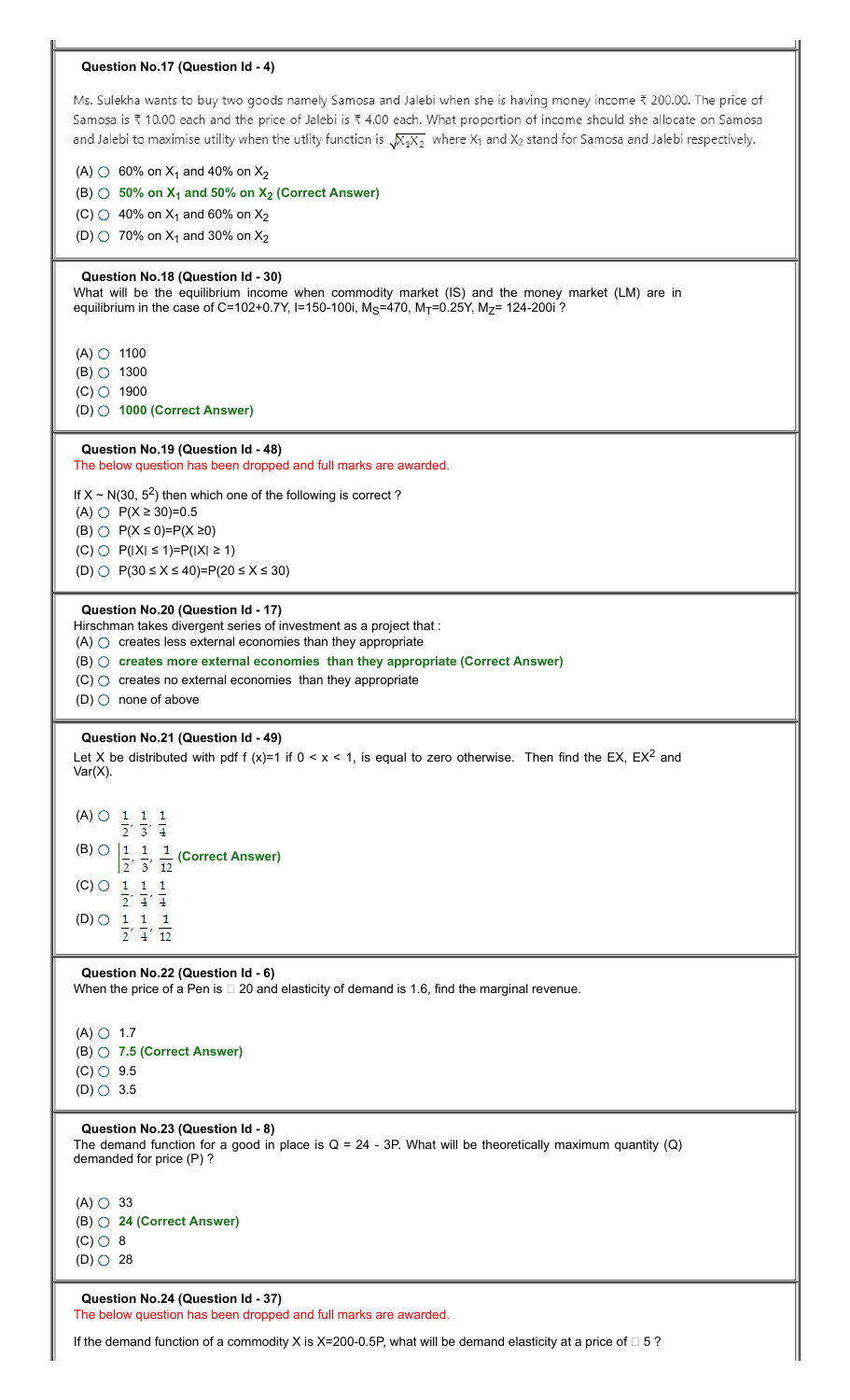| $(A)$ $\circ$ 0.097<br>$(B)$ $\circ$ 0.052<br>$(C)$ $\bigcirc$ 0.067<br>$(D)$ $\bigcirc$ 0.093                                                                                                                                                                                            |
|-------------------------------------------------------------------------------------------------------------------------------------------------------------------------------------------------------------------------------------------------------------------------------------------|
| Question No.25 (Question Id - 47)<br>The probability that a 3-card hand drawn at random and without replacement from an ordinary deck consists<br>entirely of red cards is :                                                                                                              |
| $(A)$ $\bigcirc$<br>$rac{9}{17}$<br>$\frac{3}{17}$<br>$(B)$ $\bigcirc$<br>$(C)$ $\bigcirc$<br>$\frac{2}{17}$<br>(Correct Answer)<br>$\frac{4}{17}$<br>$(D)$ $\bigcirc$                                                                                                                    |
| Question No.26 (Question Id - 32)<br>The below question has been dropped and full marks are awarded.                                                                                                                                                                                      |
| The demand function $Q_d$ =35000-5P and the supply function of a firm Ms. Sulekhs Ltd. is $Q_s$ =20000+20P.<br>What will be impact on the quantity demanded and price when government imposes specific sales tax $\square$<br>10.00 per unit and Lump Sum tax $\Box$ 2000.                |
| $(A)$ $\circ$ 509<br>$(B)$ $\circ$ 608                                                                                                                                                                                                                                                    |
| $(C)$ $\circ$ 1200<br>$(D)$ 609                                                                                                                                                                                                                                                           |
| Question No.27 (Question Id - 36)<br>We consider Fisher's index as an ideal index because it satisfies :<br>$(A)$ $\bigcirc$ Time reversal test<br>$(B)$ $\bigcirc$ Factor reversal test<br>$(C)$ $\bigcirc$ Both time and factor reversal test (Correct Answer)<br>$(D)$ $\bigcirc$ None |
| Question No.28 (Question Id - 20)<br>The slope of the budget line is $(-)$ 0.25 and income is $\Box$ 100 for buying two equal goods Samosa and Jalebi.<br>What amount will be spent on Samosa?                                                                                            |
| $(A)$ $\bigcirc$ 30<br>$(B)$ $\bigcirc$ 34<br>$(C)$ 65<br>$(D)$ 20 (Correct Answer)                                                                                                                                                                                                       |
| Question No.29 (Question Id - 46)<br>If equation of lines 4x-ky=6 and 6x+3y+2=0 are perpendicular then,                                                                                                                                                                                   |
| $(A)$ $\bigcirc$ k=2<br>$(B)$ $\bigcirc$ k=4<br>$(C)$ $C$ k=6<br>$(D)$ $\bigcirc$ k=8 (Correct Answer)                                                                                                                                                                                    |
| Question No.30 (Question Id - 5)<br>The demand function for a quantity Q is $Q_d$ = 35000 - 5P. Over what range of price, the quantity demand will<br>be inelastic?                                                                                                                       |
| (A) $\circ$ 100 to 600<br>(B) $\bigcirc$ 300 to 399<br>$(C)$ 500 to 3900<br>(D) $\bigcirc$ Zero to 3500 (Correct Answer)                                                                                                                                                                  |
| Question No.31 (Question Id - 15)<br>When C=200+0.75 (Y-T), I=200-25r, G=100, T=100. Find IS curve function.<br>$(A)$ $\bigcirc$ Y=1700-100r (Correct Answer)<br>(B) $\bigcirc$ Y=1800-100r<br>(C) ○ Y=1900-100r<br>(D) ○ Y=1700+100r                                                     |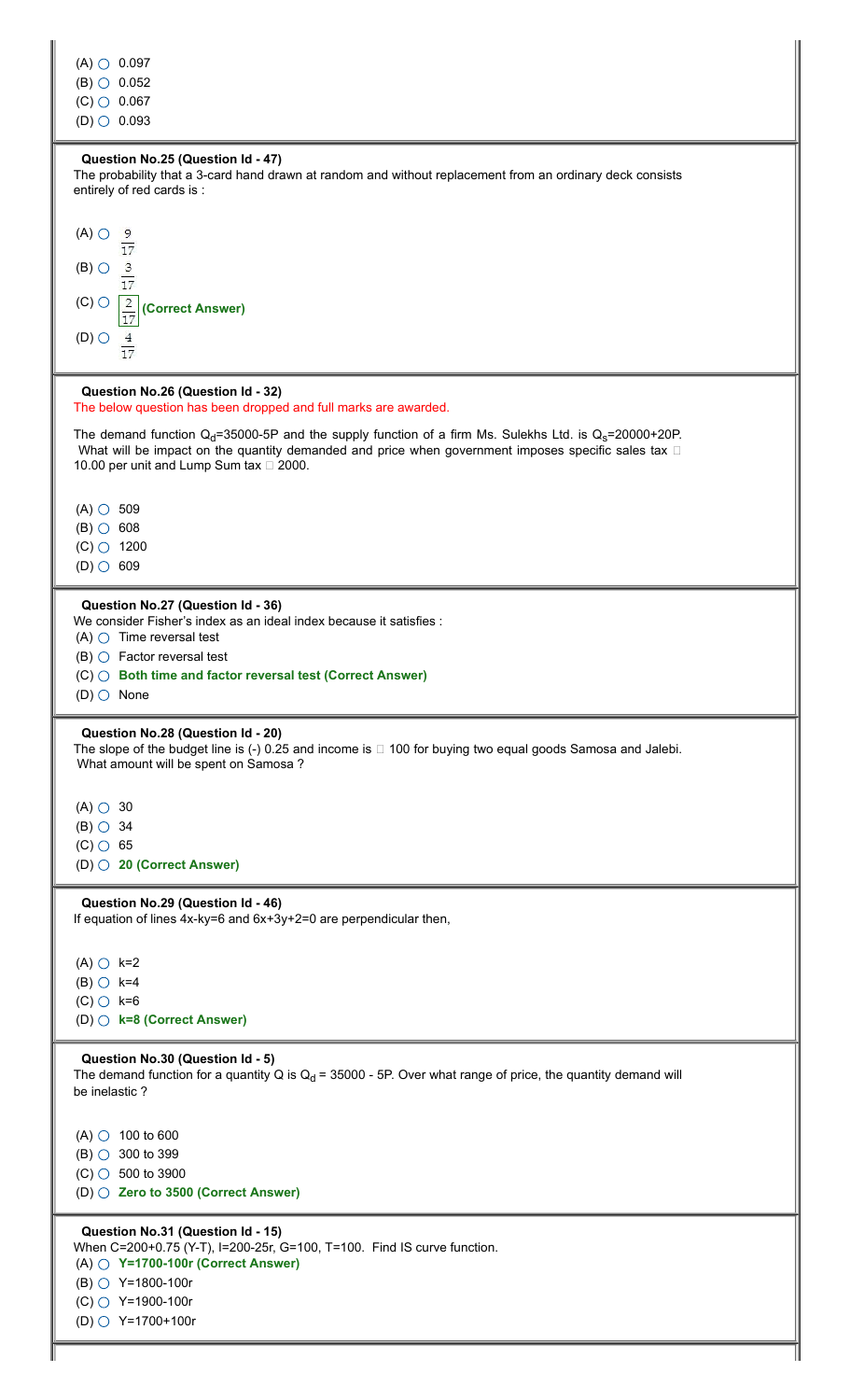|                                         | Question No.32 (Question Id - 26)                                                                                                                                                                                           |
|-----------------------------------------|-----------------------------------------------------------------------------------------------------------------------------------------------------------------------------------------------------------------------------|
|                                         | Fisher's index is:                                                                                                                                                                                                          |
|                                         | $(A)$ $\bigcirc$ Harmonic mean of Laspeyre's and Pasche                                                                                                                                                                     |
|                                         | (B) ○ Geometric mean of Laspeyre's and Pasche (Correct Answer)                                                                                                                                                              |
|                                         | $(C)$ $\bigcirc$ Arithmetic mean of Laspeyre's and Pasche                                                                                                                                                                   |
| $(D)$ $\bigcirc$ None                   |                                                                                                                                                                                                                             |
|                                         | Question No.33 (Question Id - 23)<br>The minimum rate at which the central bank rediscounts bills held by commercial banks is called :                                                                                      |
|                                         |                                                                                                                                                                                                                             |
|                                         | $(A)$ $\bigcirc$ Repo rate                                                                                                                                                                                                  |
| $(B)$ $\bigcirc$ CRR                    |                                                                                                                                                                                                                             |
|                                         | (C) ○ Bank rate (Correct Answer)                                                                                                                                                                                            |
|                                         | (D) $\bigcirc$ Prime Lending rate                                                                                                                                                                                           |
|                                         | Question No.34 (Question Id - 12)                                                                                                                                                                                           |
|                                         | What is direct tax?<br>$(A)$ $\bigcirc$ Paid by a person on whom it is imposed (Correct Answer)                                                                                                                             |
|                                         | $(B)$ $\bigcirc$ Paid by a person on whom it is not imposed                                                                                                                                                                 |
|                                         | $(C)$ Both 1 and 2                                                                                                                                                                                                          |
|                                         | (D) $\bigcirc$ None of above                                                                                                                                                                                                |
|                                         |                                                                                                                                                                                                                             |
|                                         | Question No.35 (Question Id - 19)<br>When level of income is zero, what will you call the level of consumption ?                                                                                                            |
|                                         | $(A)$ $\bigcirc$ induced consumption                                                                                                                                                                                        |
|                                         | $(B)$ $\bigcirc$ minimum                                                                                                                                                                                                    |
|                                         | $(C)$ $\bigcirc$ related                                                                                                                                                                                                    |
|                                         | (D) @ autonomous (Correct Answer)                                                                                                                                                                                           |
|                                         | Question No.36 (Question Id - 43)                                                                                                                                                                                           |
|                                         | The sequence $S_n = \frac{1}{1^1} + \frac{1}{2^2} + \cdots + \frac{1}{n^n}$ , $\forall n \in N$ is:                                                                                                                         |
|                                         |                                                                                                                                                                                                                             |
|                                         | $(A)$ $\bigcirc$ oscillating                                                                                                                                                                                                |
|                                         | (B) O convergent (Correct Answer)                                                                                                                                                                                           |
|                                         | $(C)$ divergent                                                                                                                                                                                                             |
|                                         | (D) $\bigcirc$ none of these                                                                                                                                                                                                |
|                                         | Question No.37 (Question Id - 31)                                                                                                                                                                                           |
|                                         | The below question has been dropped and full marks are awarded.                                                                                                                                                             |
|                                         | Ms. Sulekha is having income of □ 30.00 for consuming two goods Samosa and Jalebi whose prices are □                                                                                                                        |
|                                         | 10.00 and $\Box$ 2.00 per piece. What will be Sulekha's total price effect when her utility function is U = XY and<br>the price of Samosa decreased to $\Box$ 5.00 per piece but the price of Jalebi is remaining the same? |
|                                         |                                                                                                                                                                                                                             |
| $(A)$ $\circ$ -5/6                      |                                                                                                                                                                                                                             |
| $(B)$ $\circ$ -3/2                      |                                                                                                                                                                                                                             |
| $(C)$ $\circ$ +5/7                      |                                                                                                                                                                                                                             |
| $(D)$ $\bigcirc$ None                   |                                                                                                                                                                                                                             |
|                                         | Question No.38 (Question Id - 40)<br>Which policy is more effective in the Keynesian range of LM curve?                                                                                                                     |
|                                         | $(A)$ $\bigcirc$ Fiscal (Correct Answer)                                                                                                                                                                                    |
|                                         | $(B)$ $\bigcirc$ Monetary                                                                                                                                                                                                   |
|                                         | $(C)$ Both fiscal and monetary                                                                                                                                                                                              |
|                                         | (D) $\bigcirc$ Neither fiscal and nor monetary                                                                                                                                                                              |
|                                         | Question No.39 (Question Id - 45)                                                                                                                                                                                           |
|                                         | Calculate area under the curve $xy=1$ , $x=1$ to $x=e$ :                                                                                                                                                                    |
|                                         |                                                                                                                                                                                                                             |
|                                         | $(A)$ $\bigcirc$ 1 unit (Correct Answer)                                                                                                                                                                                    |
| $(B)$ $\bigcirc$ 2 unit<br>$(C)$ e unit |                                                                                                                                                                                                                             |
|                                         |                                                                                                                                                                                                                             |
|                                         |                                                                                                                                                                                                                             |
|                                         |                                                                                                                                                                                                                             |
|                                         | Question No.40 (Question Id - 13)<br>When Average Tax Rate (ATR) is more than Marginal Tax Rate (MTR) then it is :                                                                                                          |
|                                         | $(A)$ $\bigcirc$ Regressive tax (Correct Answer)                                                                                                                                                                            |
| $(D)$ $\bigcirc$ 0 unit                 | $(B)$ $\bigcirc$ Progressive tax                                                                                                                                                                                            |
|                                         | $(C)$ Proportional tax<br>(D) $\bigcirc$ Degressive tax                                                                                                                                                                     |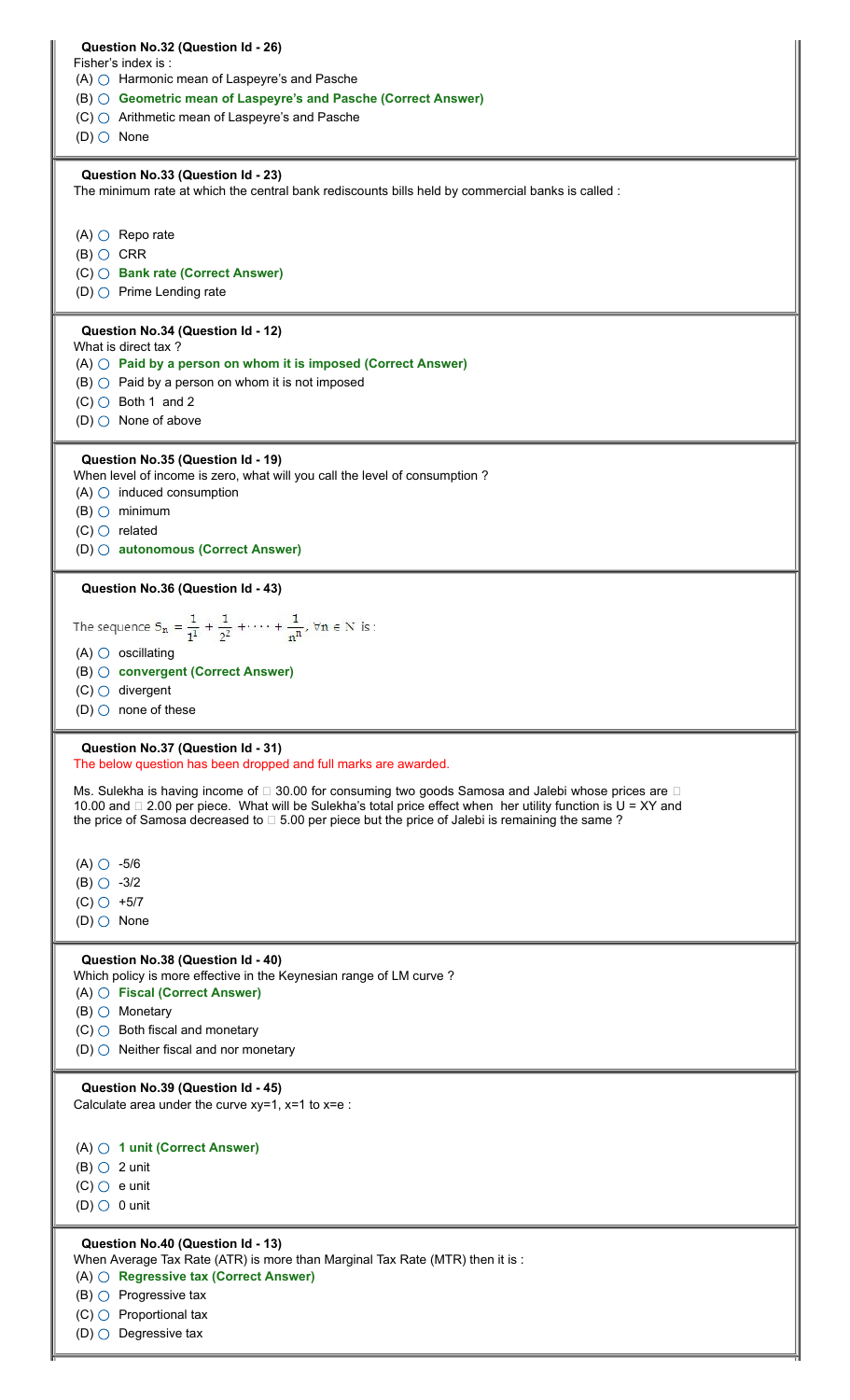| Question No.41 (Question Id - 3)<br>What will be equilibrium income, when Lump Sum Tax (T) is added to the model and Consumption (C) is a<br>function of disposable income $(Y_d)$ , given Y = C + I, C = C <sub>0</sub> + bY <sub>d</sub> , I = I <sub>0</sub> , Y <sub>d</sub> = Y - T, C <sub>0</sub> = 100, b = 0.5, I <sub>0</sub> =<br>40, $T = 50$ .                                                              |
|--------------------------------------------------------------------------------------------------------------------------------------------------------------------------------------------------------------------------------------------------------------------------------------------------------------------------------------------------------------------------------------------------------------------------|
| $(A)$ $\bigcirc$ 274<br>$(B)$ $\circ$ 298<br>$(C)$ 230 (Correct Answer)                                                                                                                                                                                                                                                                                                                                                  |
| $(D)$ 653                                                                                                                                                                                                                                                                                                                                                                                                                |
| Question No.42 (Question Id - 7)<br>The demand function for a good is $Q = 36 - 3P$ . What will be theoretically maximum Price (P) for Quantity<br>$(Q)$ ?                                                                                                                                                                                                                                                               |
| $(A)$ $\bigcirc$ 12 (Correct Answer)<br>$(B)$ $\bigcirc$ 3<br>$(C)$ 0 10                                                                                                                                                                                                                                                                                                                                                 |
| $(D)$ $\circ$ 112                                                                                                                                                                                                                                                                                                                                                                                                        |
| Question No.43 (Question Id - 39)<br>What will happen when supply elasticity is less than demand elasticity?<br>$(A)$ $\bigcirc$ Consumer burden will be less than producer burden (Correct Answer)<br>$(B)$ $\bigcirc$ Consumer burden will be more than producer burden<br>$(C)$ Both will be equal<br>$(D)$ $\bigcirc$ None                                                                                           |
| Question No.44 (Question Id - 21)<br>Offer curve introduced by Alfred Marshall deals with:<br>$(A)$ $\bigcirc$ Terms of trade (Correct Answer)<br>$(B)$ $\bigcirc$ Exchange rate<br>$(C)$ Money supply<br>$(D)$ $\bigcirc$ Money                                                                                                                                                                                         |
| Question No.45 (Question Id - 29)<br>What will be the second order direct partial derivative $V_{XX}$ and $V_{VV}$ respectively for given Cobb-Douglas<br>function $V=4X^{0.4}Y^{0.5}$ ?                                                                                                                                                                                                                                 |
| (A) $\circ$ 0.98x <sup>-1.6</sup> y <sup>0.5</sup> , -X <sup>0.4</sup> Y <sup>-1.7</sup><br>(B) $\bigcirc$ 0.96x <sup>-1.6</sup> y <sup>0.5</sup> , -X <sup>0.4</sup> Y <sup>-1.5</sup> (Correct Answer)<br>(C) $\circ$ 0.196x <sup>-1.6</sup> y <sup>1.5</sup> , -X <sup>0.4</sup> Y <sup>-1.5</sup><br>(D) $\odot$ 0.06x <sup>-3.6</sup> v <sup>0.5</sup> , -X <sup>0.4</sup> Y <sup>-1.5</sup>                        |
| Question No.46 (Question Id - 28)<br>The long run supply elasticity for constant cost industry will be :<br>$(A)$ $\bigcirc$ More than unity                                                                                                                                                                                                                                                                             |
| (B) ○ Infinity (Correct Answer)<br>$(C)$ $\bigcirc$ Zero<br>$(D)$ $\bigcirc$ None                                                                                                                                                                                                                                                                                                                                        |
| Question No.47 (Question Id - 42)<br>During the Covid pandemic we observed the fall in the salary of 10 males of a given locality are found to be<br>70, 50, 62, 68, 61, 68, 70, 33, 64, 40 in thousands. Is it reasonable to believe that the average salary is<br>greater than 64 in thousand ? To test at 5% significance level to make the decision or conclusion about the<br>hypothesis we will use the following: |
| $(A)$ $\bigcirc$ Use one sided hypothesis, tabulated value of "t" should be less than calculated value.                                                                                                                                                                                                                                                                                                                  |
| (Correct Answer)<br>$(B)$ $\bigcirc$ Use two sided hypothesis, tabulated value of "t" should be less than calculated value.                                                                                                                                                                                                                                                                                              |
| $(C)$ Use one sided hypothesis, tabulated value of "t" should be greater than calculated value.                                                                                                                                                                                                                                                                                                                          |
| (D) $\bigcirc$ Use two sided hypothesis, tabulated value of "t" should be greater than calculated value.                                                                                                                                                                                                                                                                                                                 |
| Question No.48 (Question Id - 18)<br>A firm should increase investment when :                                                                                                                                                                                                                                                                                                                                            |

I